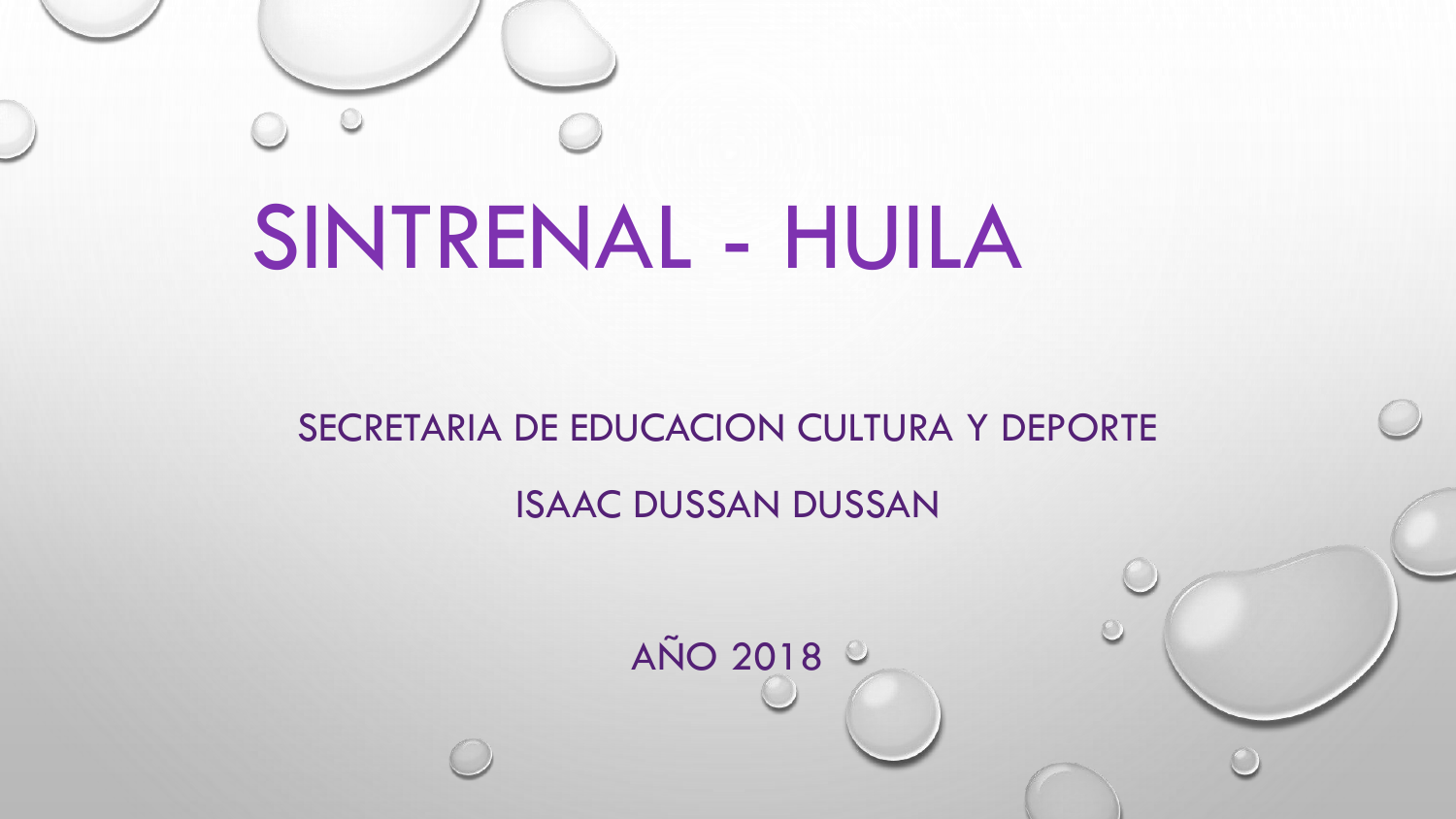PREAMBULO DE LA CONSTITUCION POLITICA DE COLOMBIA (1991)

#### EL PUEBLO DE COLOMBIA,

EN EJERCICIO DE SU PODER SOBERANO, REPRESENTADO POR SUS DELEGATARIOS A LA ASAMBLEA NACIONAL CONSTITUYENTE, INVOCANDO LA PROTECCIÓN DE DIOS, Y CON EL FIN DE FORTALECER LA UNIDAD DE LA NACIÓN Y ASEGURAR A SUS INTEGRANTES LA VIDA, LA CONVIVENCIA, EL TRABAJO, LA JUSTICIA, LA IGUALDAD, EL CONOCIMIENTO, LA LIBERTAD Y LA PAZ, DENTRO DE UN MARCO JURÍDICO, DEMOCRÁTICO Y PARTICIPATIVO QUE GARANTICE UN ORDEN POLÍTICO, ECONÓMICO Y SOCIAL JUSTO, Y COMPROMETIDO A IMPULSAR LA INTEGRACIÓN DE LA COMUNIDAD LATINOAMERICANA, DECRETA, SANCIONA Y PROMULGA LA SIGUIENTE: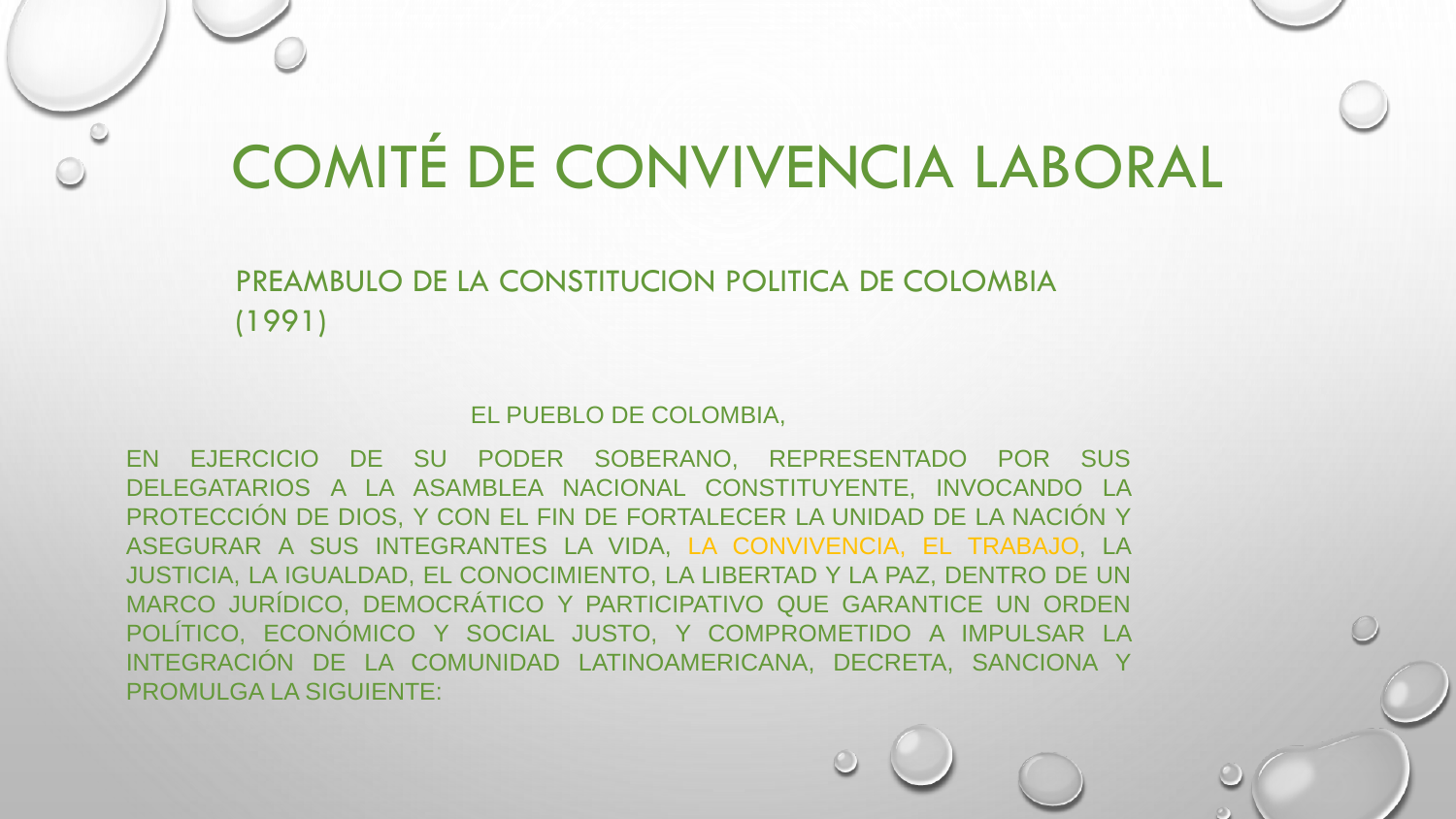#### HISTORIA QUE LO ANTECEDE

DECRETO 614/84: EN SU ARTICULO2 LITERAL C. OBJETO DE LA SALUD OCUPACIONAL LA PROTECCION DE LA PERSONA CONTRA AGENTES: FISICOS, QUIMICOS, BIOLOGICOS,PSICOSOCIAL, MECANICOS Y OTROS.

RESOLUCION 1016/89: EN SU ARTICULO 10 NUMERAL 12. PREVECION Y CONTROL EN ENFERMEDADES GENERADAS POR RIESGO PSICOSOCIAL

DECRETO1832/94: SEÑALA EN SU NUMERAL 42 DEL ARTICULO 1: LA PATOLOGIA CAUSAD POR ESTRÉS COMPRENDE:TRABAJO CON SOBRECARGA CUANTITATIVA,DEMASIADO TRABAJO CON RELACION AL TIEMPO PARA EJECUTARLO,TRABAJO REPETITIVO CON SOBRE CARGA.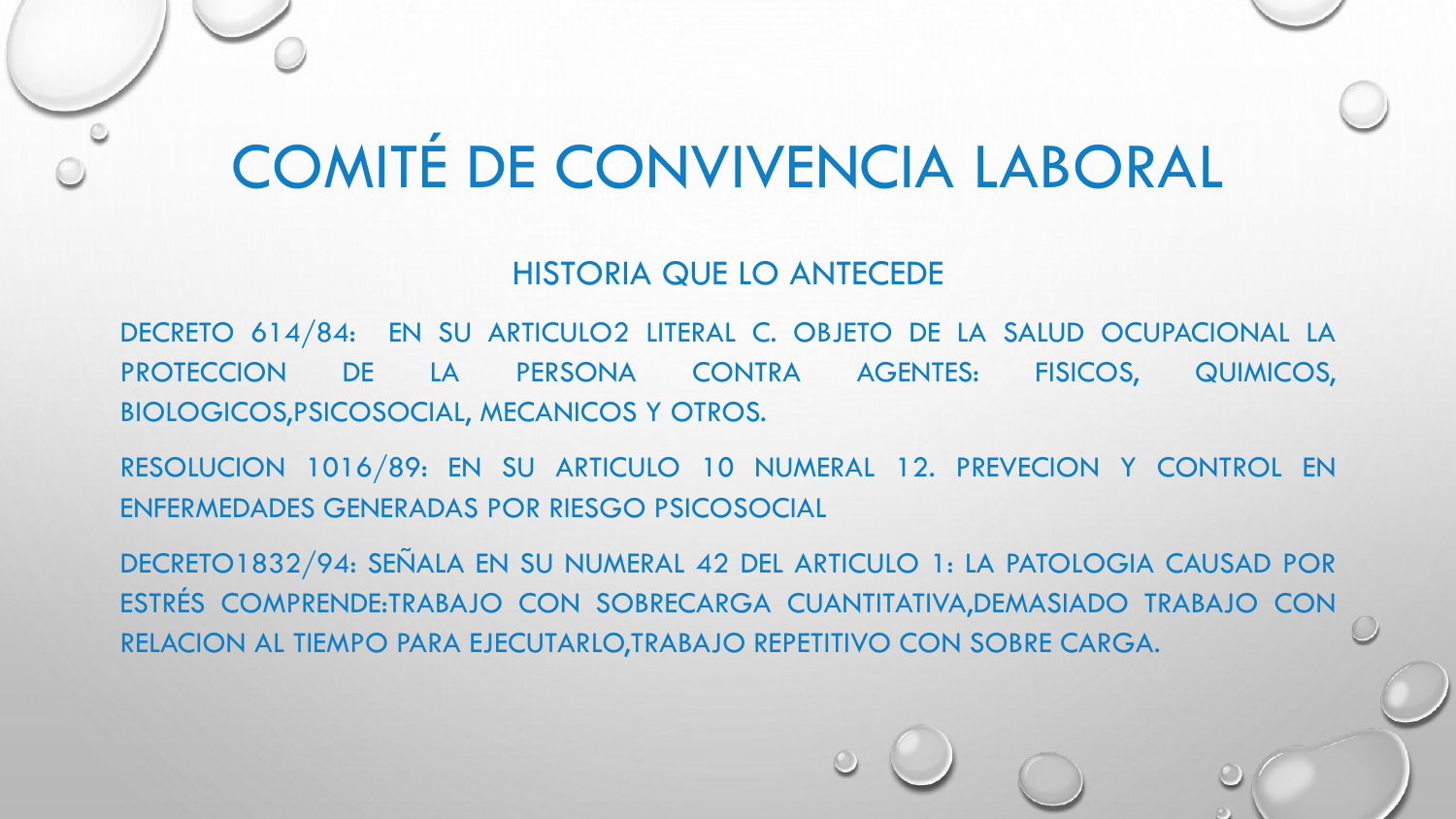LEY 1010/2006: LEY DE ACOSO LABORAL.

RESOLUCION 2646/2008: DEFINE RESPONSABILIDADES PARA LA IDENTIFICACION, EVALUACION,PREVENCION, INTERVENCION Y MONITOREO PERMANANTE SOBRE EL RIESGO PSICO-SOCIAL, EN SU ARTICULO 15 NUMERAL 1.7 OREDENA CONFORMAR LOS COMITES DE CONVIVENCIA LABORAL PARA PREVENIR CONDUCTAS DE ACOSO LABORAL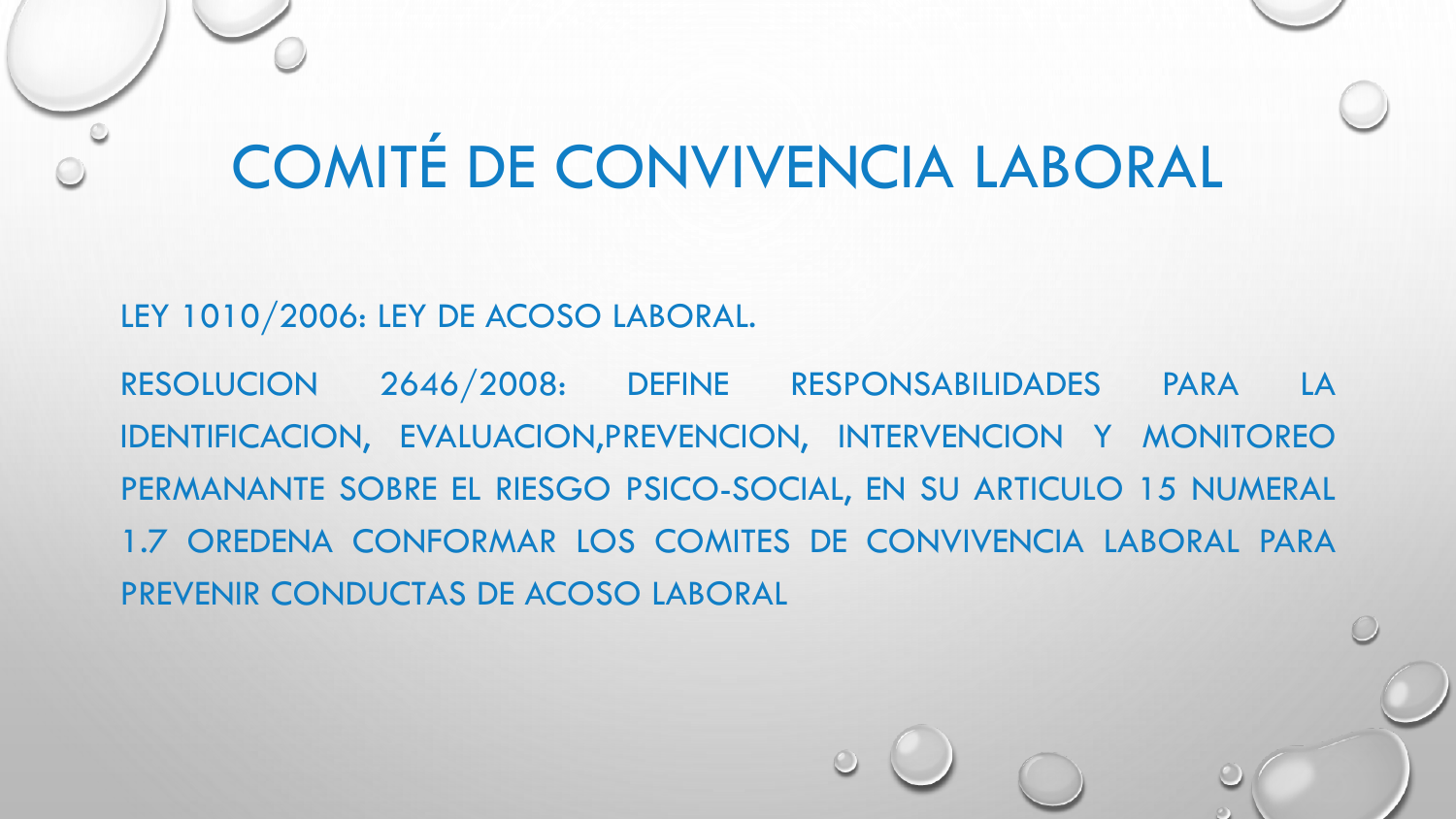RESOLUCION 652/30 DE ABRIL DE 2012: P0R LA CUAL SE ESTABLECE LA CONFORMACION Y FUNCIONAMIENTO DEL COMITÉ.

SUPLICABILIDAD SE DA PARA LO PUBLICO Y LO PRIVADO

- COMFORMACION: ARTICUL0 3 . CON 10 O MENOS SERVIDORES PÚBLICOS O TRABAJADORES, EL COMITÉ ESTARÁ CONFORMADO POR DOS (2) MIEMBROS, UN (1) REPRESENTANTE DE LOS TRABAJADORES Y UNO (1) DEL EMPLEADOR.
- 2. ENTRE 11 Y 50 SERVIDORES PÚBLICOS O TRABAJADORES, EL COMITÉ ESTARÁ CONFORMADO POR CUATRO (4) MIEMBROS, DOS (2) REPRESENTANTES DE LOS TRABAJADORES Y DOS (2) DEL EMPLEADOR.
- 3. ENTRE 51 A 500 SERVIDORES PÚBLICOS O TRABAJADORES, EL COMITÉ ESTARÁ CONFORMADO POR SEIS (6) MIEMBROS, TRES (3) REPRESENTANTES DE LOS TRABAJADORES Y (3) TRES DEL EMPLEADOR.
- 4. CON MÁS DE 501 SERVIDORES PÚBLICOS O TRABAJADORES, EL COMITÉ ESTARÁ CONFORMADO POR OCHO (8) MIEMBROS, CUATRO (4) REPRESENTANTES DE LOS TRABAJADORES Y CUATRO (4) DEL EMPLEADOR.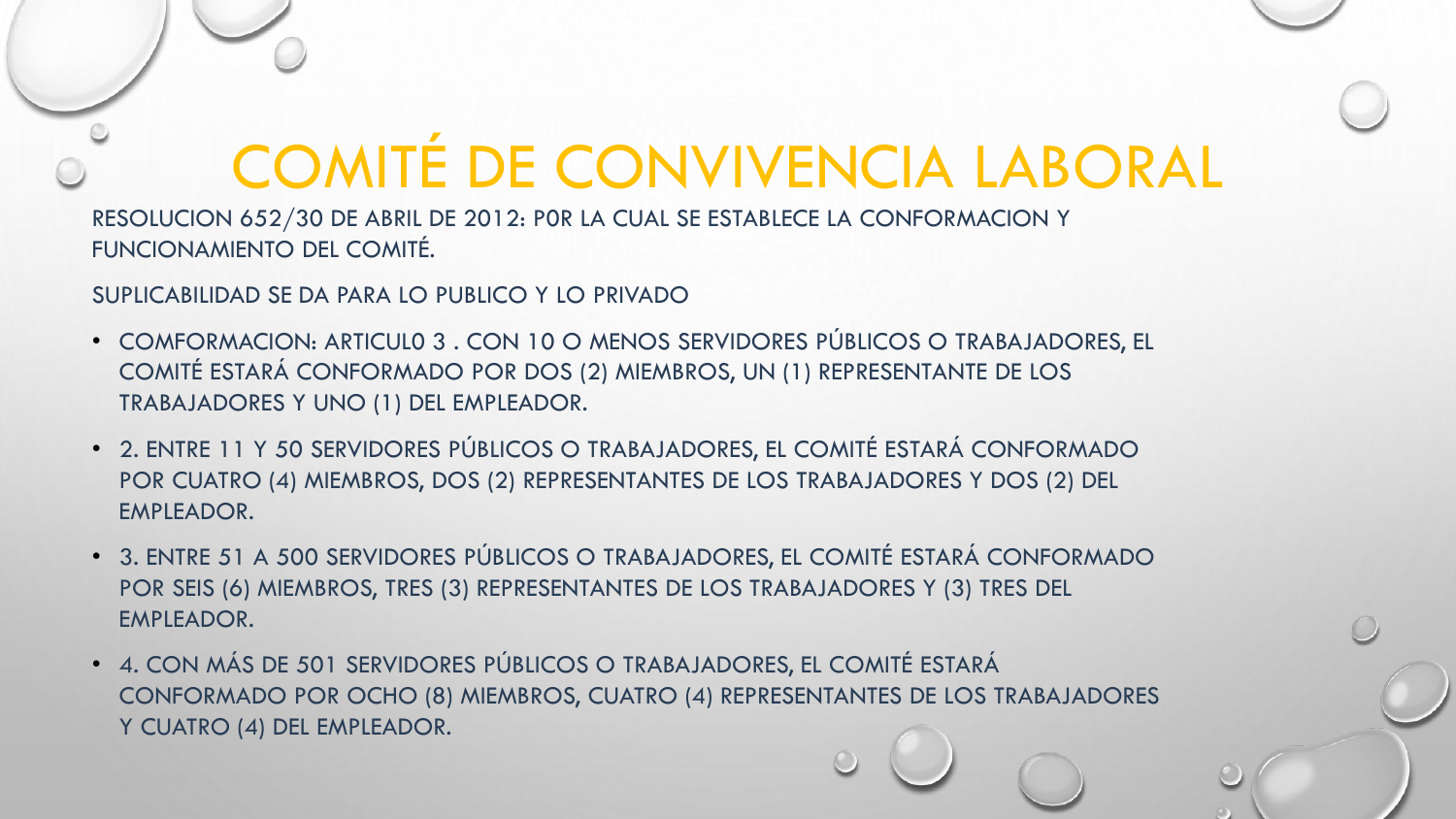**ARTÍCULO 4°.** *COMITÉS DE CONVIVENCIA LABORAL EN LOS CENTROS DE TRABAJO***.** [MODIFICADO POR EL ART. 2, RESOLUCIÓN MIN. TRABAJO 1356 DE 2012.](http://www.alcaldiabogota.gov.co/sisjur/normas/Norma1.jsp?i=48587#2) LAS ENTIDADES PÚBLICAS Y LAS EMPRESAS PRIVADAS QUE POSEAN DOS (2) O MÁS CENTROS DE TRABAJO, TENIENDO EN CUENTA SU ORGANIZACIÓN INTERNA, DEBERÁN CONFORMAR LOS COMITÉS DE CONVIVENCIA LABORAL PARA EL CUMPLIMIENTO DE LO DISPUESTO EN LA PRESENTE RESOLUCIÓN, UNO DE NIVEL CENTRAL Y OTRO ADICIONAL POR CADA CENTRO DE TRABAJO.

**ARTÍCULO 5°.** *PERÍODO DEL COMITÉ DE CONVIVENCIA LABORAL***.** EL PERÍODO DE LOS MIEMBROS DEL COMITÉ DE CONVIVENCIA SERÁ DE DOS (2) AÑOS, A PARTIR DE LA CONFORMACIÓN DEL MISMO, QUE SE CONTARÁN DESDE LA FECHA DE LA COMUNICACIÓN DE LA ELECCIÓN Y/O DESIGNACIÓN.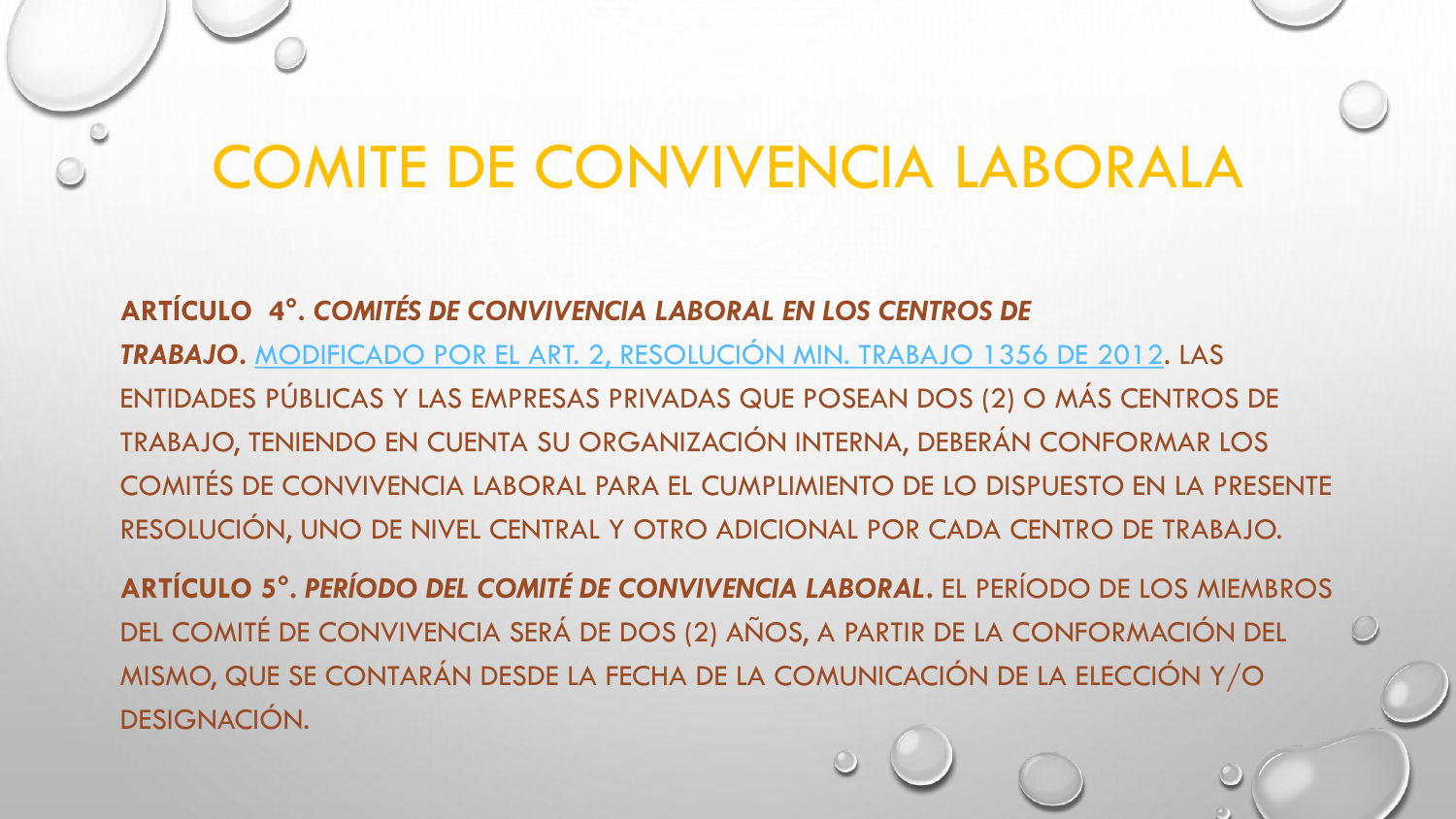- **ARTÍCULO 6°.** *FUNCIONES DEL COMITÉ DE CONVIVENCIA LABORAL***.** EL COMITÉ DE CONVIVENCIA LABORAL TENDRÁ ÚNICAMENTE LAS SIGUIENTES FUNCIONES:
- 1. RECIBIR Y DAR TRÁMITE A LAS QUEJAS PRESENTADAS EN LAS QUE SE DESCRIBAN SITUACIONES QUE PUEDAN CONSTITUIR ACOSO LABORAL, ASÍ COMO LAS PRUEBAS QUE LAS SOPORTAN.
- 2. EXAMINAR DE MANERA CONFIDENCIAL LOS CASOS ESPECÍFICOS O PUNTUALES EN LOS QUE SE FORMULE QUEJA O RECLAMO, QUE PUDIERAN TIPIFICAR CONDUCTAS O CIRCUNSTANCIAS DE ACOSO LABORAL, AL INTERIOR DE LA ENTIDAD PÚBLICA O EMPRESA PRIVADA.
- 3. ESCUCHAR A LAS PARTES INVOLUCRADAS DE MANERA INDIVIDUAL SOBRE LOS HECHOS QUE DIERON LUGAR A LA QUEJA.
- 4. ADELANTAR REUNIONES CON EL FIN DE CREAR UN ESPACIO DE DIÁLOGO ENTRE LAS PARTES INVOLUCRADAS, PROMOVIENDO COMPROMISOS MUTUOS PARA LLEGAR A UNA SOLUCIÓN EFECTIVA DE LAS CONTROVERSIAS.
- 5. FORMULAR UN PLAN DE MEJORA CONCERTADO ENTRE LAS PARTES, PARA CONSTRUIR, RENOVAR Y PROMOVER LA CONVIVENCIA LABORAL, GARANTIZANDO EN TODOS LOS CASOS EL PRINCIPIO DE LA CONFIDENCIALIDAD.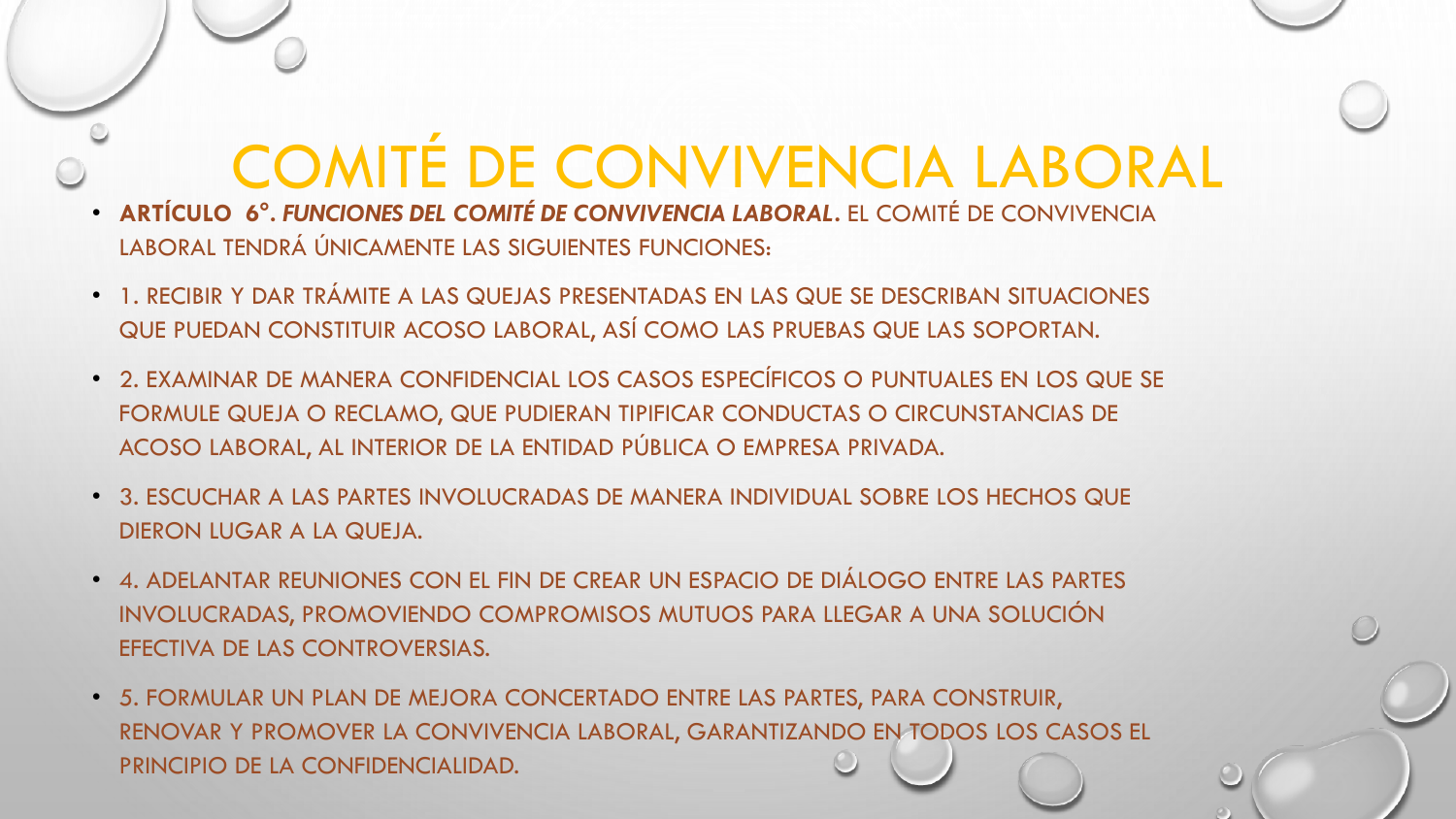- 6. HACER SEGUIMIENTO A LOS COMPROMISOS ADQUIRIDOS POR LAS PARTES INVOLUCRADAS EN LA QUEJA, VERIFICANDO SU CUMPLIMIENTO DE ACUERDO CON LO PACTADO.
- 7. EN AQUELLOS CASOS EN QUE NO SE LLEGUE A UN ACUERDO ENTRE LAS PARTES, NO SE CUMPLAN LAS RECOMENDACIONES FORMULADAS O LA CONDUCTA PERSISTA, EL COMITÉ DE CONVIVENCIA LABORAL, DEBERÁ REMITIR LA QUEJA A LA PROCURADURÍA GENERAL DE LA NACIÓN, TRATÁNDOSE DEL SECTOR PÚBLICO. EN EL SECTOR PRIVADO, EL COMITÉ INFORMARÁ A LA ALTA DIRECCIÓN DE LA EMPRESA, CERRARÁ EL CASO Y EL TRABAJADOR PUEDE PRESENTAR LA QUEJA ANTE EL INSPECTOR DE TRABAJO O DEMANDAR ANTE EL JUEZ COMPETENTE.
- 8. PRESENTAR A LA ALTA DIRECCIÓN DE LA ENTIDAD PÚBLICA O LA EMPRESA PRIVADA LAS RECOMENDACIONES PARA EL DESARROLLO EFECTIVO DE LAS MEDIDAS PREVENTIVAS Y CORRECTIVAS DEL ACOSO LABORAL, ASÍ COMO EL INFORME ANUAL DE RESULTADOS DE LA GESTIÓN DEL COMITÉ DE CONVIVENCIA LABORAL Y LOS INFORMES REQUERIDOS POR LOS ORGANISMOS DE CONTROL.
- 9. HACER SEGUIMIENTO AL CUMPLIMIENTO DE LAS RECOMENDACIONES DADAS POR EL COMITÉ DE CONVIVENCIA A LAS DEPENDENCIAS DE GESTIÓN DEL RECURSO HUMANO Y SALUD OCUPACIONAL DE LAS EMPRESAS E INSTITUCIONES PÚBLICAS Y PRIVADAS.
- 10. ELABORAR INFORMES TRIMESTRALES SOBRE LA GESTIÓN DEL COMITÉ QUE INCLUYA ESTADÍSTICAS DE LAS QUEJAS, SEGUIMIENTO DE LOS CASOS Y RECOMENDACIONES, LOS CUALES SERÁN PRESENTADOS A LA ALTA DIRECCIÓN DE LA ENTIDAD PÚBLICA O EMPRESA PRIVADA.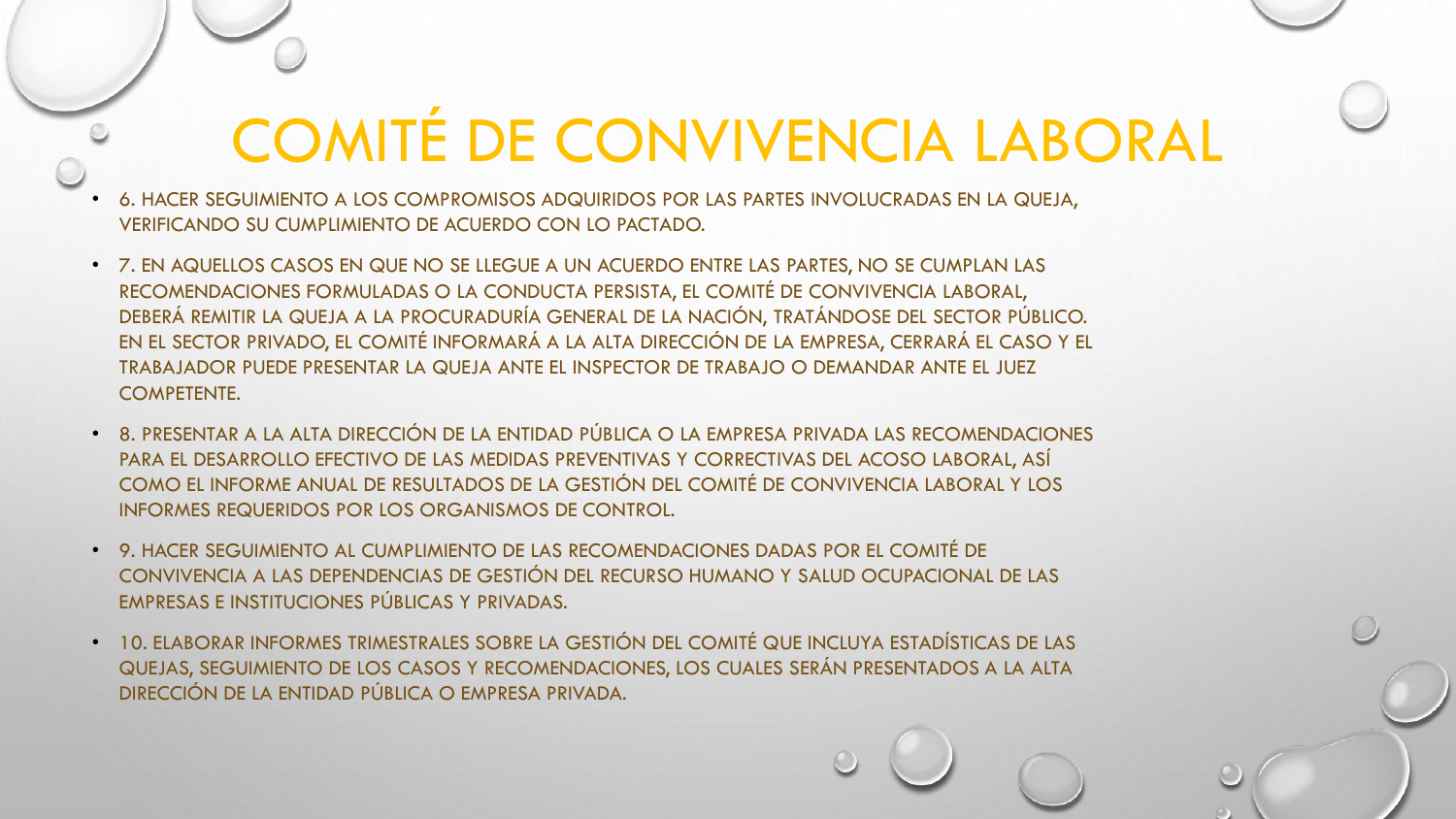**ARTÍCULO 7°.** *PRESIDENTE DEL COMITÉ DE CONVIVENCIA LABORAL***.** EL COMITÉ DE CONVIVENCIA LABORAL DEBERÁ ELEGIR POR MUTUO ACUERDO ENTRE SUS MIEMBROS, UN PRESIDENTE.

**ARTÍCULO 8°.** *SECRETARIA DEL COMITÉ DE CONVIVENCIA LABORAL***.** EL COMITÉ DE CONVIVENCIA LABORAL DEBERÁ ELEGIR ENTRE SUS MIEMBROS UN SECRETARIO, POR MUTUO ACUERDO.

**ARTÍCULO 9°.** *REUNIONES***.** MODIFICADO POR EL ART. 3, RESOLUCIÓN MIN. TRABAJO 1356 DE [2012. EL COMITÉ DE CONVIVENCIA LABORAL SE REUNIRÁ ORDINARIAMENTE POR](http://www.alcaldiabogota.gov.co/sisjur/normas/Norma1.jsp?i=48587#3) LO MENOS UNA (1) VEZ AL MES, SESIONARÁ CON LA MITAD MÁS UNO DE SUS INTEGRANTES Y EXTRAORDINARIAMENTE CUANDO SE PRESENTEN CASOS QUE REQUIERAN DE SU INMEDIATA INTERVENCIÓN Y PODRÁ SER CONVOCADO POR CUALQUIERA DE SUS INTEGRANTES.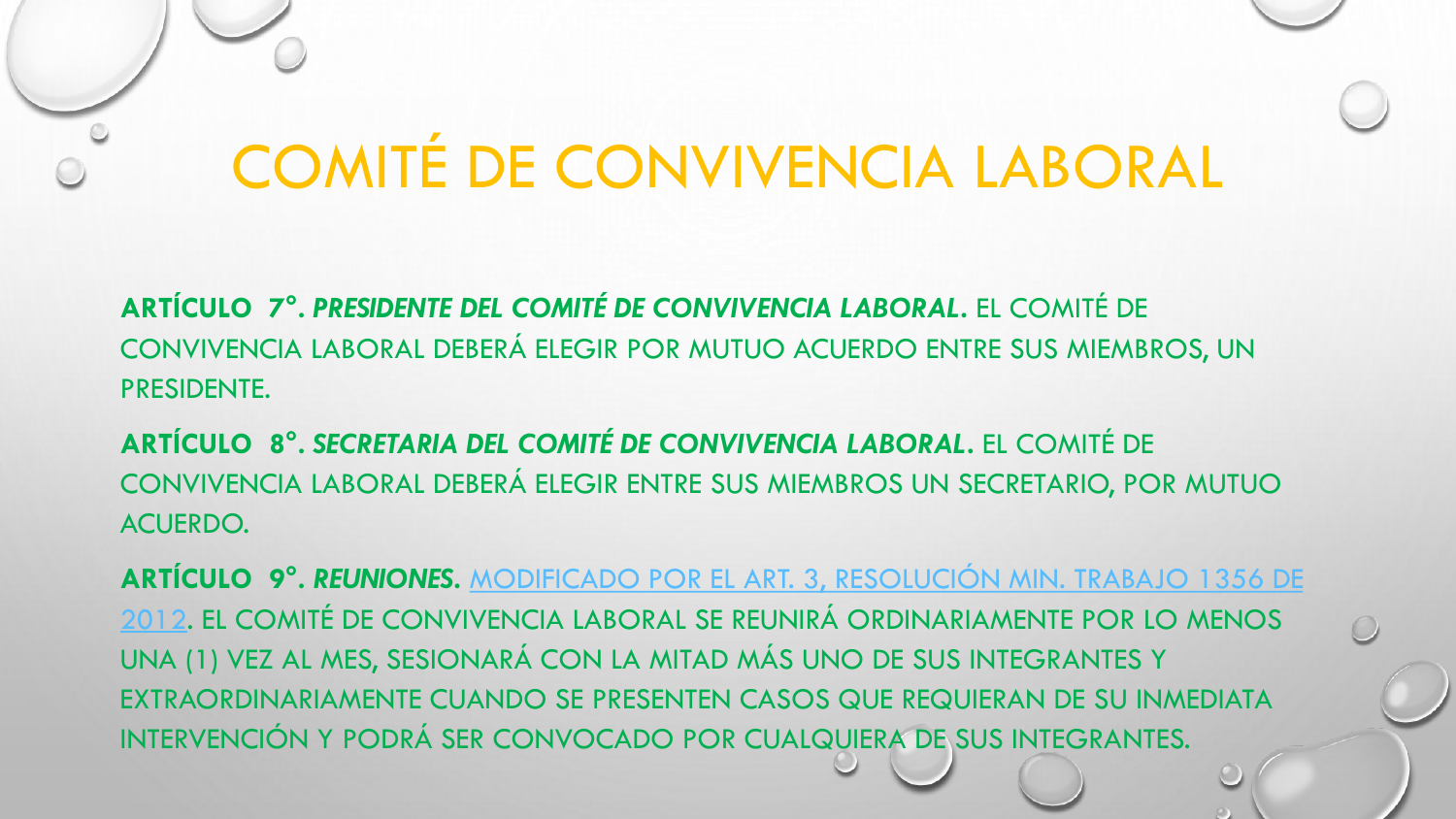**ARTÍCULO 10.** *RECURSOS PARA EL FUNCIONAMIENTO DEL COMITÉ***.** LAS ENTIDADES PÚBLICAS O EMPRESAS PRIVADAS DEBERÁN GARANTIZAR UN ESPACIO FÍSICO PARA LAS REUNIONES Y DEMÁS ACTIVIDADES DEL COMITÉ DE CONVIVENCIA LABORAL.

- **ARTÍCULO 11.** *RESPONSABILIDAD DE LOS EMPLEADORES PÚBLICOS Y PRIVADOS***.** LAS ENTIDADES PÚBLICAS O LAS EMPRESAS PRIVADAS, A TRAVÉS DE LA DEPENDENCIA RESPONSABLE DE GESTIÓN HUMANA Y LOS PROGRAMAS DE SALUD OCUPACIONAL, DEBEN DESARROLLAR LAS MEDIDAS PREVENTIVAS Y CORRECTIVAS DE ACOSO LABORAL, CON EL FIN DE PROMOVER UN EXCELENTE AMBIENTE DE CONVIVENCIA LABORAL, FOMENTAR RELACIONES SOCIALES POSITIVAS ENTRE TODOS LOS TRABAJADORES DE EMPRESAS E INSTITUCIONES PÚBLICAS Y PRIVADAS Y RESPALDAR LA DIGNIDAD E INTEGRIDAD DE LAS PERSONAS EN EL TRABAJO.
- **ARTÍCULO 12.** *RESPONSABILIDAD DE LAS ADMINISTRADORAS DE RIESGOS PROFESIONALES***.** CON BASE EN LA INFORMACIÓN DISPONIBLE EN LAS ENTIDADES PÚBLICAS O EMPRESAS PRIVADAS Y TENIENDO EN CUENTA LOS CRITERIOS PARA LA INTERVENCIÓN DE FACTORES DE RIESGO PSICOSOCIALES, LAS ADMINISTRADORAS DE RIESGOS PROFESIONALES LLEVARÁN A CABO ACCIONES DE ASESORÍA Y ASISTENCIA TÉCNICA A SUS EMPRESAS AFILIADAS, PARA EL DESARROLLO DE LAS MEDIDAS PREVENTIVAS Y CORRECTIVAS DEL ACOSO LABORA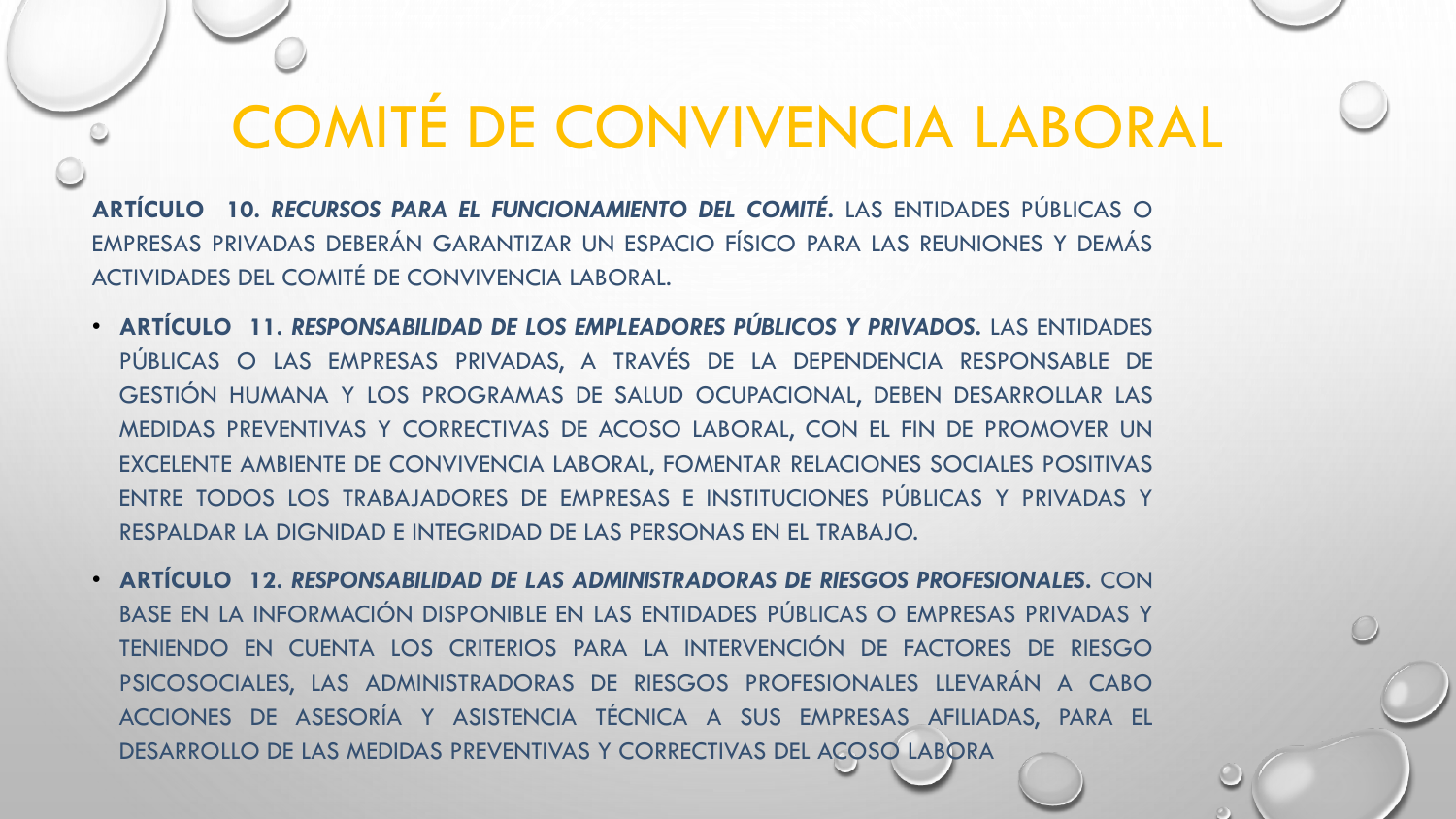**ARTÍCULO 13.** *SANCIONES***.** EL INCUMPLIMIENTO A LO ESTABLECIDO EN LA PRESENTE RESOLUCIÓN SERÁ SANCIONADO DE CONFORMIDAD CON LO DISPUESTO EN LOS LITERALES [A\)](http://www.alcaldiabogota.gov.co/sisjur/normas/Norma1.jsp?i=2629#91.a) Y [C](http://www.alcaldiabogota.gov.co/sisjur/normas/Norma1.jsp?i=2629#91.c)) DEL ARTÍCULO 91 DEL DECRETO-LEY 1295 DE 1994, MODIFICADO POR EL ARTÍCULO [115](http://www.alcaldiabogota.gov.co/sisjur/normas/Norma1.jsp?i=1208#115) DEL DECRETO NÚMERO 2150 DE 1995.

DISFRUTA CADA UNO DE TUS MOMENTOS COMO SI FUERA EL ULTIMO